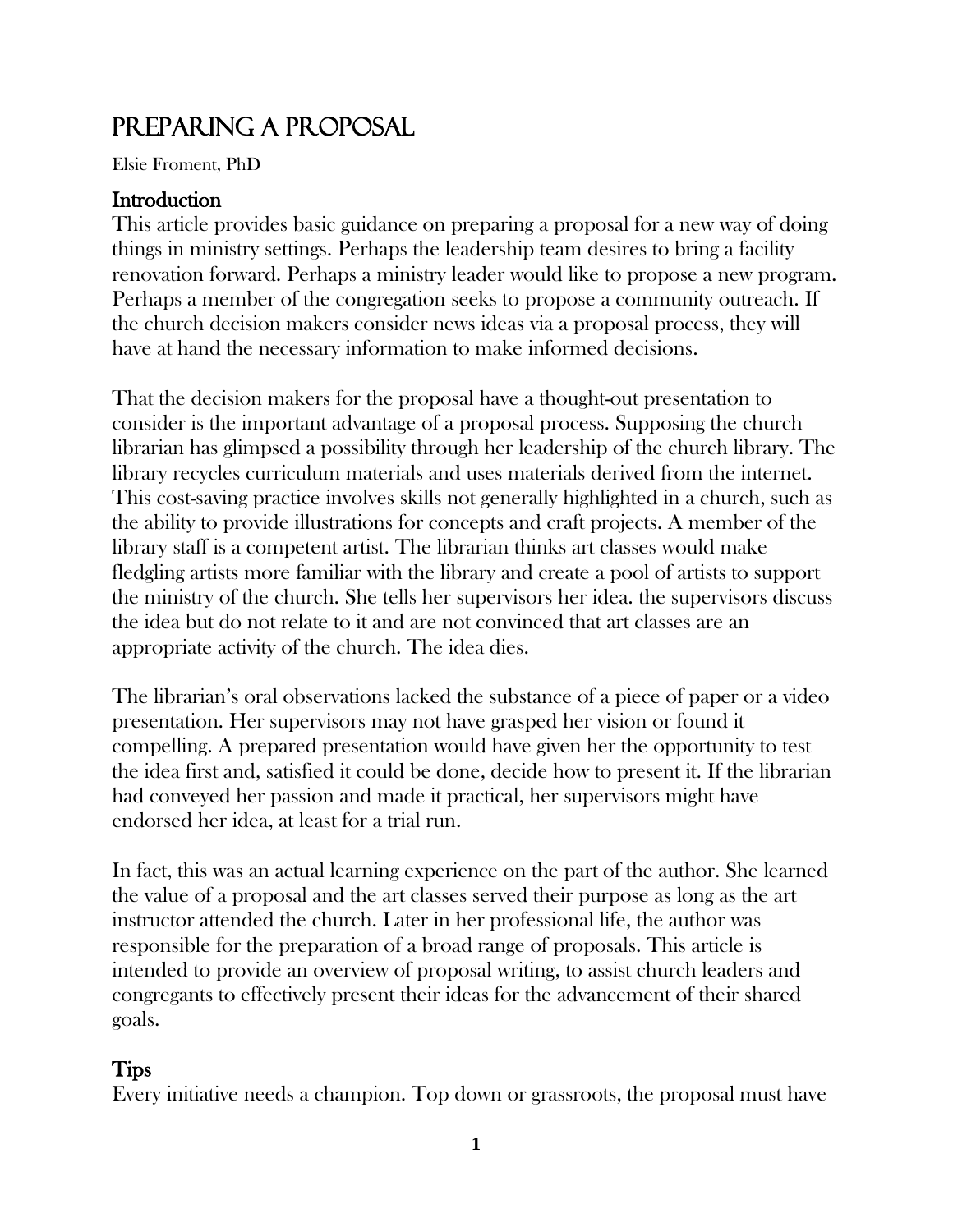at least one, and hopefully more than one, champion. If there is no one who believes in the idea and is willing to see it through to fruition, there is no proposal. The proposal should demonstrate to the decision makers that the idea is important, if not necessary, to the mission of the church and that it should receive approval and the support it requires.

The first step in preparing a proposal is to identify the decision makers for the proposal. The decision makers for grassroots proposals are identified through consultation with the lead pastor. They may be church officers or staff members operating within governance guidelines. All completed proposals are submitted to the lead pastor for consideration and action. The lead pastor may direct the proposal to the appropriate decision makers, return it to the champions for further work, or advise champions that its consideration will be delayed and why. If the lead pastor directs the proposal to the church board, the church board decides whether the proposal needs congregational approval. Acceptance of a proposal by the lead pastor indicates that the lead pastor supports the proposal.

Proposals should provide the information that decision makers need to evaluate the idea. The decision makers may indicate the level of proposal they desire to receive, depending on the significance of the initiative. Church decision makers have a responsibility to make thoughtful decisions. They need to be able to settle both mission compatibility and resource issues before an idea is implemented. They also have a responsibility to not let initiatives proliferate to the extent that focus on the church mission and vision is dissipated. Instead of having to think of all the questions for those proposing the idea and perhaps not bothering to do so, the decision makers have a guide to the issues. They then can fill in gaps with further questions as they evaluate the proposal.

The information provided in the proposal should be factual and precise. Many amateur proposals consist of little more than several pages of vague reasons why a program should be instituted, seeming to assume that "if we build it, they will come." The idea may be stellar but the research that can facilitate decision making is lacking. Will congregants want to take advantage of the program? Will there be a enough volunteers to run the program? The proposal should seek answers to these questions. For example, the art class proposal may state that six people have indicated interest in attending art classes and being on call for curriculum work. A teacher is willing to deliver the classes. Here are the financial details.

Proposals can be short or lengthy, depending on the preferences of the decision makers. Decision makers can consult the comprehensive elements below and tailor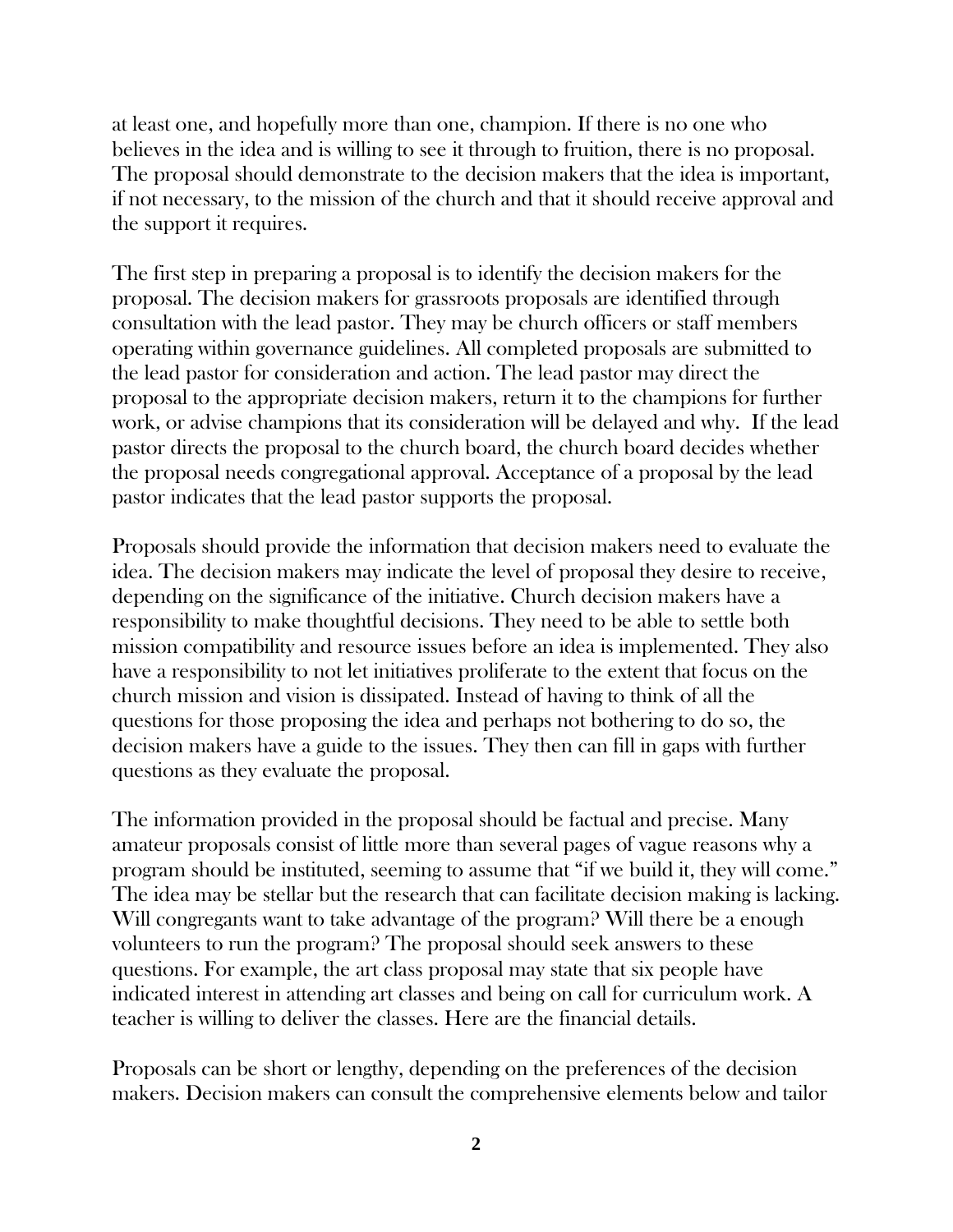the proposal to their specifications. If a condensed version is requested, the champions should prepare a full proposal to test the idea and be able to speak to it if asked. If the champions will not be invited to the meeting at which the proposal will be discussed, they could submit the preferred short copy and a long copy for reference.

The timing of the presentation of the proposal is important. Proposals should respect the normal planning and budgeting cycle of the church. Key times include the approach to the annual meeting and the start of the educational year. Church leaders may establish their preferences for the intake of proposals, depending on the nature of the initiative.

#### **Structure**

A fully developed proposal consists of four parts. It begins with an approximately two-page executive summary of selected key points from the detailed proposal. Realistically, this is all many decision makers will read.

There will be some, however, who will read and carefully consider every word and number. The executive summary is followed by the detailed proposal, which provides precise information and seeks to answers questions that the decision makers might ask. The writer should strive for brevity and precision because this part of the proposal will be the persuasive part of the document.

The detailed proposal is followed by appendices consisting of evidence for the claims made in the proposal, such as survey summaries. The appendices also provide lengthier information that would make the detailed proposal bulky and difficult to follow, such as personnel descriptions.

Finally, the budget for the proposal may be included in the detailed section or presented as a companion document. If the proposal will not be adequately considered on its merits because the decision makers will focus most of their attention on the financial aspects, perhaps competitively, the budget is best presented as a separate document. The budget may be considered after the proposal is evaluated, or even by a separate set of decision makers.

# Elements

The champions should research all the questions that the decision makers may need to answer to approve their proposal. They may choose key information to present but should be prepared for any questions that arise from the decision-making discussion. For convenience, the proposal elements below mainly concern program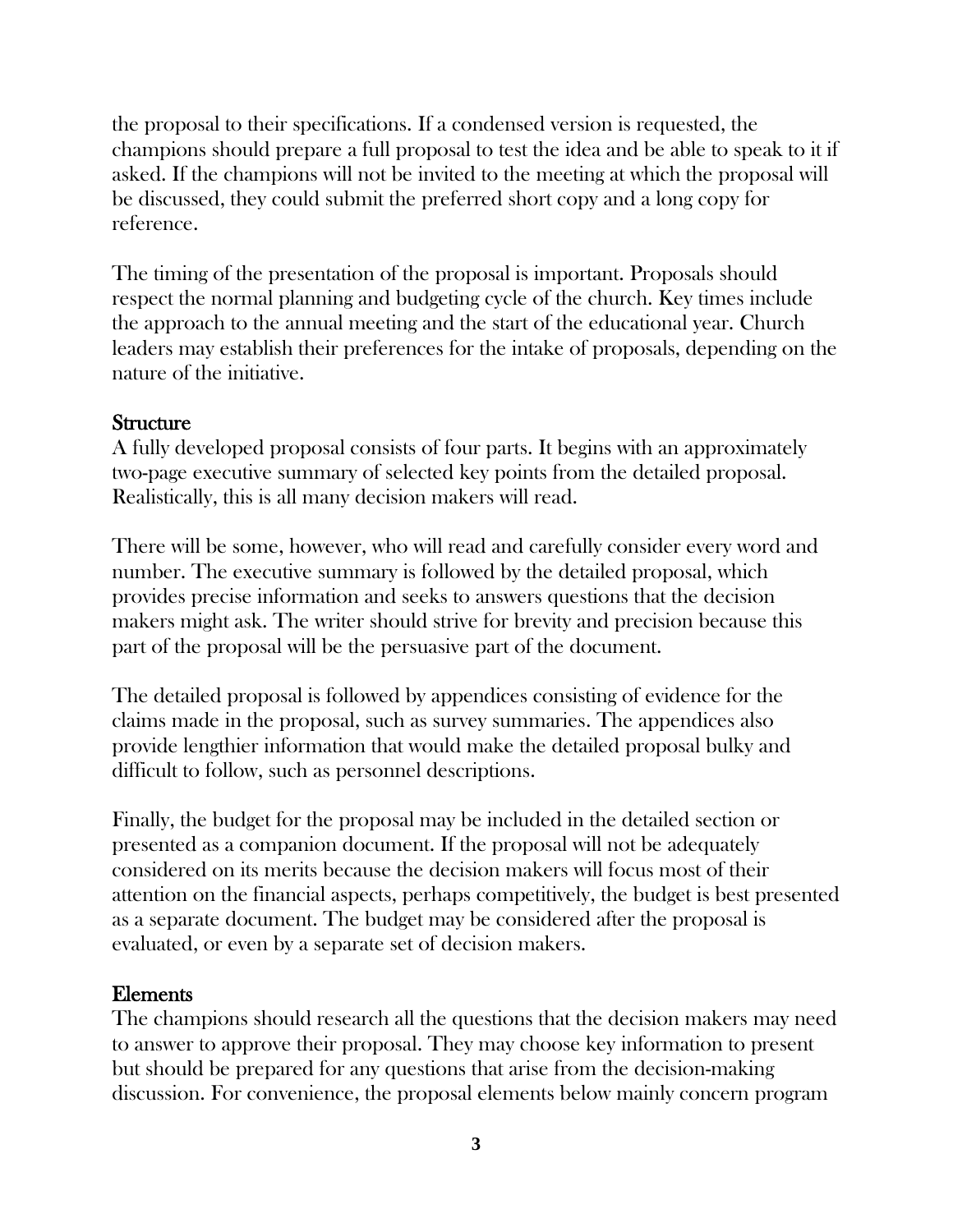initiatives. The format may be adapted by church leaders to propose a broader range of initiatives, from practical, as in a facility improvement, to conceptual, as in a review of a traditional church practice.

### 1. Heading

The proposal begins with a heading that names the initiative, the decision-making body it has been prepared for, the date submitted, and the contact person(s) for the proposal. An abbreviated heading that includes the page number may be set up for each page.

#### 2. Executive Summary

The executive summary is a brief overview of the key sections of the detailed proposal. It highlights the basic information from these sections. Key sections include the description, advancement of mission and strategic planning, objectives, resources required, and implementation date. Champions may decide to include some additional sections from the detailed proposal in the executive summary, to draw the decision makers into consulting the fuller explanations. The summary should not leave the impression that the detailed proposal is unnecessary.

#### 3. Detailed Proposal

#### **Description**

In a maximum of three sentences, the proposal describes the initiative that is being proposed. Brevity is preferred over details because the details are provided in the rest of the proposal.

Example: It is proposed that the Church Board approve the introduction of art classes by the library, in order to strengthen the library's ability to provide curriculum for the children's and youth programs.

#### Advancement of Mission and Strategic Planning

All initiatives that the decision makers support must contribute to the advancement of the mission and values of the specific church. How does the initiative complement the church's philosophical approach to ministry? How will the church's vision of the future be enhanced by the implementation of the proposal?

If the church engages in strategic planning, the champions should take the plan into consideration. While they likely can find the mission on the church's web or social media site, the forward planning may not be evident. To be able to place their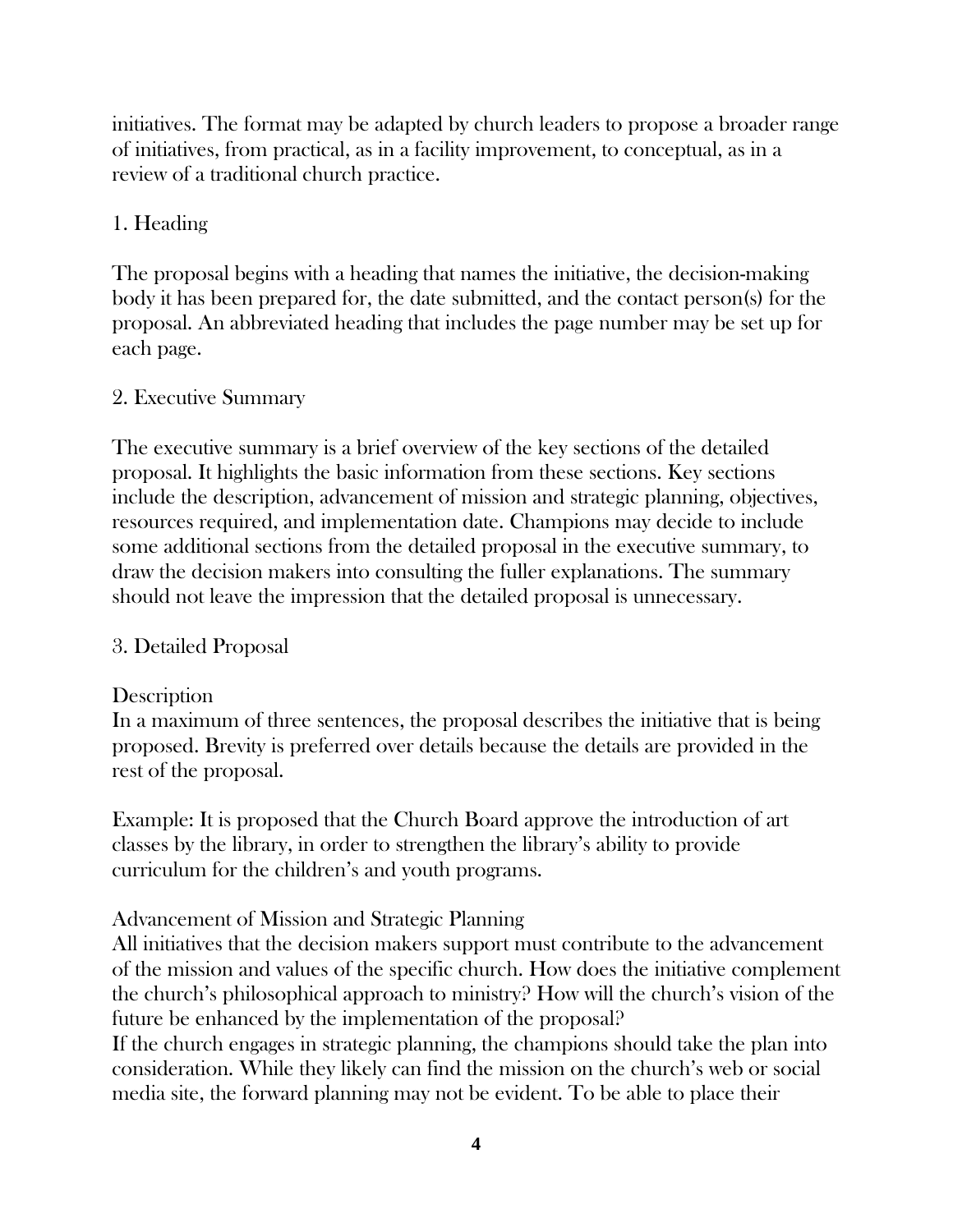proposal in the context of the church's strategy, they may need to obtain a copy of the church's plan and/or meet with a member of the church staff.

Example: Mission - The proposed art classes will facilitate the sharing of Jesus's love to children and youth and increase the possibility that their lives will be changed. Strategic Planning – The proposed art classes will contribute to the church plan by improving the Christian Education curriculum.

#### Program Objectives

The decision makers will want to know that the art classes are worthwhile not only for how they will augment the mission of the church but also for what they will accomplish. The champions should prepare a list of no more than five objectives for the art classes. The list will be short because a longer list tends to become less meaningful and the attention of the decision makers may dissipate. The objectives should be measurable.

Example: The art classes will: 1) deliver curriculum-focused art instruction to volunteers; 2) develop a pool of artists to participate in curriculum enhancement; 3) spiritually encourage and support its participants.

#### Program Activities

The proposal details in general terms the activities of the new program. The decision makers do not need to know the art class schedule or curriculum, but they need to know the outlines of the program through which the objectives will be accomplished.

Example: Art class activities will include: 1) recruitment of a qualified instructor; 2) recruitment of students; 3) weekly classes for specified periods; 4) ongoing consultation with leaders responsible for Christian education curriculum; 5) integration of art instruction and curriculum development.

#### How the Activities Achieve the Objectives

The activities of the program derive from the objectives of the program. Therefore, the relation of the proposed activities to the purposes of the program should be thought through and articulated. The resulting clarity will help the champions make the intended contribution to the ministry of the church and provide the church staff with a basis for evaluating whether the intended contribution is being made.

Example: The art class activities achieve the objectives by: 1) providing an instructor with the necessary skills and experience to provide students with art instruction relevant to curriculum development; 2) recruiting students with an interest and aptitude for this instruction; 3) establishing the working relationships that will ensure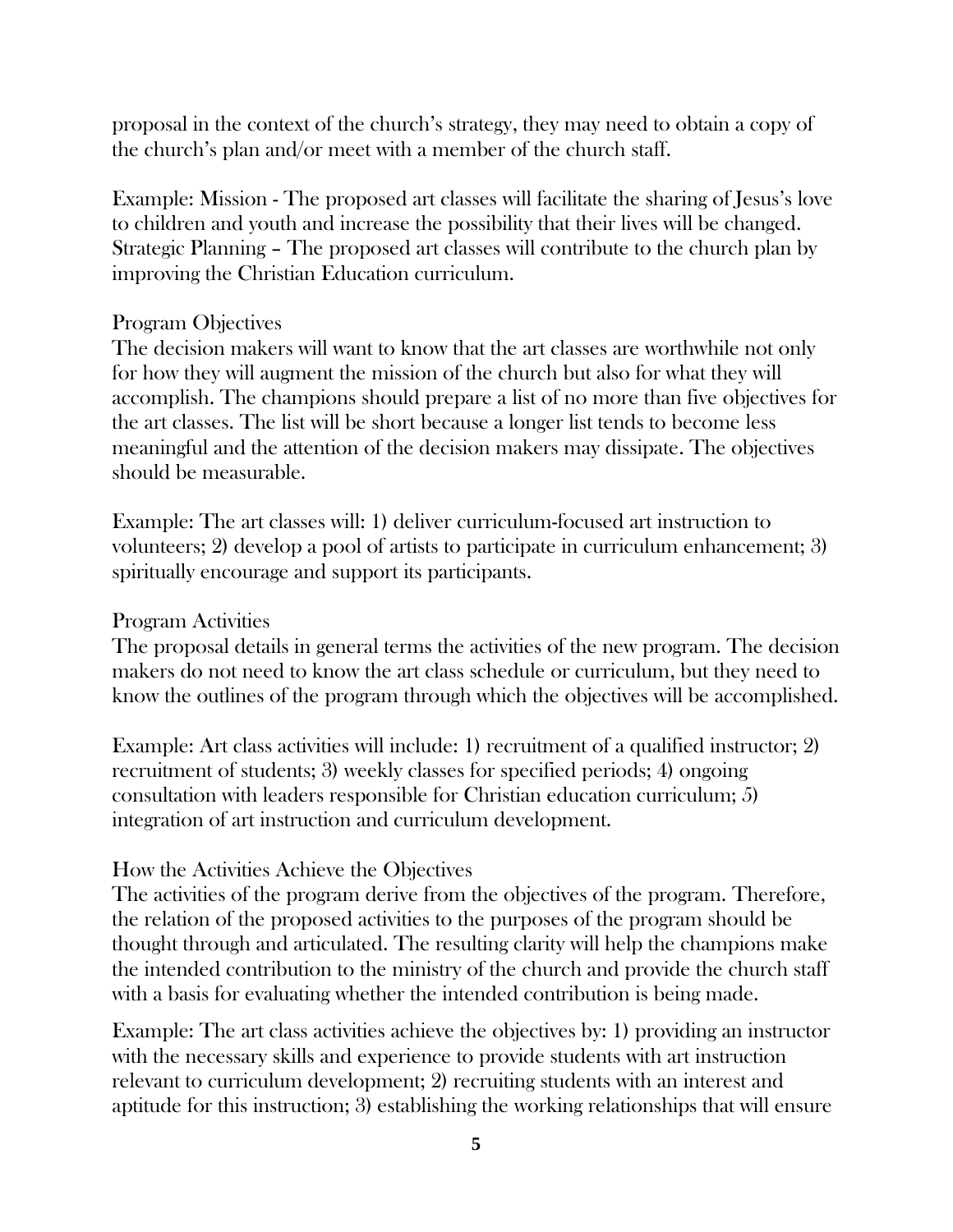that the needs of the church Christian educators are known and understood on an ongoing basis; 4) providing the Christian educators with art work they need to communicate curricular concepts.

### Benefit to Participants

A program proposal will be more convincing if it can demonstrate the benefit to the participants. What new understandings and skills will the participants derive from the program??

Example: The art classes will benefit the participants by affirming their art talent as a gift from God, connecting their art talent to Christian service, developing their art skills in relation to Christian education, and giving then a faith-based community of support and encouragement.

# **Delivery**

The program may be delivered face-to-face or electronically. It may involve a team of leaders or a single instructor. It may be formal, with a set format and expectations or informal, with goals realized through interpersonal relationships. A variety of settings may be required, to facilitate field trips or community service. A description of the proposed delivery is necessary because important questions arise from it, particularly concerning the risks involved and the resources required.

Example: The art classes will be delivered in the library workroom by a qualified instructor. The librarian will orient the instructor to the purpose of the classes and act as a liaison between the instructor and the needs of the Christian education ministry of the church.

# Risk

Evaluation of risk must not be neglected. It is a necessary step for all proposals of any significance. Risks often are not included in proposals; however, the initiative may put the church in danger of incurring liability. There are many resources on the internet to familiarize church leaders and champions with risk assessment. Champions should carefully consider liability matters and commonly recommended solutions so they can address them at the proposal stage. If the church has a risk checklist, a copy of the checklist may be included as an appendix to the proposal.

Questions that may be asked of a program proposal may include the following. Does the church have a child protection plan in place to ensure that each child can participate in the initiative safely? Are there enough volunteers who have passed criminal checks to ensure that the child protection plan is practical? Will a leader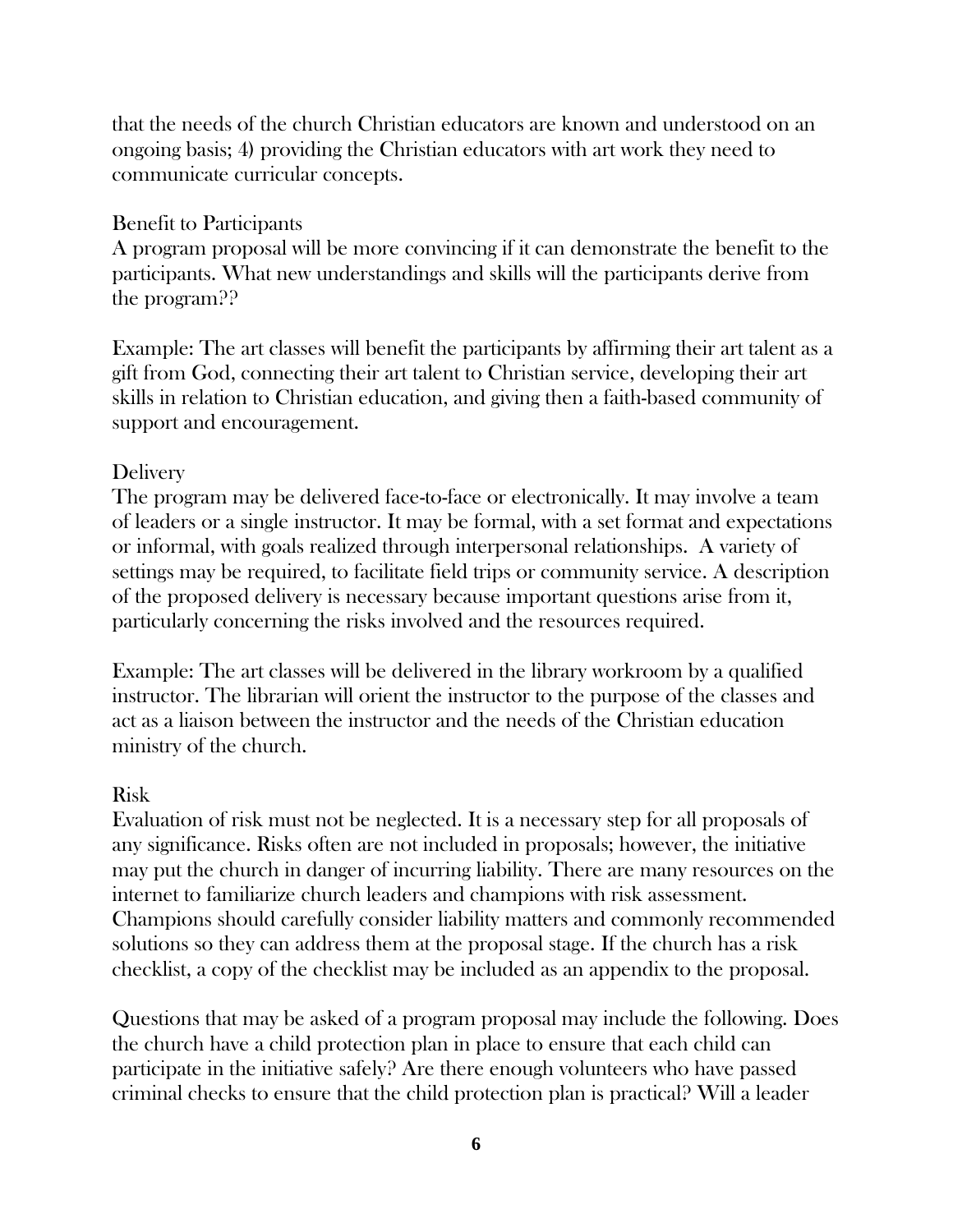with basic first aid credentials always be present? If there are safety issues with furniture or equipment, how will they be handled? Are fire exit directions posted in every room and drills conducted? Does the church have a policy to promote secure transport beyond the church property? Does the initiative contain financial pitfalls, such as the possibility that promised donations may not materialize or fundraising may not cover costs?

Example: A survey of possible risk issues has determined that the potential for liability arising from the art classes is low.

#### Special Considerations

The Special Considerations section is both important and optional. The champions should consider sensitivities that may arise from the introduction of the program. Are there issues that may come to the fore if this proposal is accepted by the decision makers? For example, are the champions aware that a similar program has or is being offered in the church? If so, there is a potential for misunderstandings, competition, and confusion among leaders and participants that may linger if not addressed at the proposal stage. The champions should not submit a proposal before they have met with the leader(s) of the prior initiative and worked out any differences that stand in the way of their support for the proposal. If a potential for discord exists, the champions should mention under Special Considerations that the other program supports the proposal and why. If no such potential exists, the champions may state this or leave out the Special Considerations section.

Example: Because no previous art classes have been offered by the church, the champions decided not to include this section in the proposal.

#### Resources

#### Personnel

The proposal should list the number of qualified volunteer (or paid) personnel required by the initiative, referring to an appendix in which the position names and qualifications are described. It may be noted that the potential leaders are present and known, but names are an unnecessary detail. The actual leadership of the proposed program may not be clear at this stage in its genesis. In addition, the church may require its volunteers to apply for their positions.

The champions must be realistic about current work loads of staff and volunteers in the church. If the staff and volunteers already are heavily extended, resentment may occur and the drive to succeed may be diminished.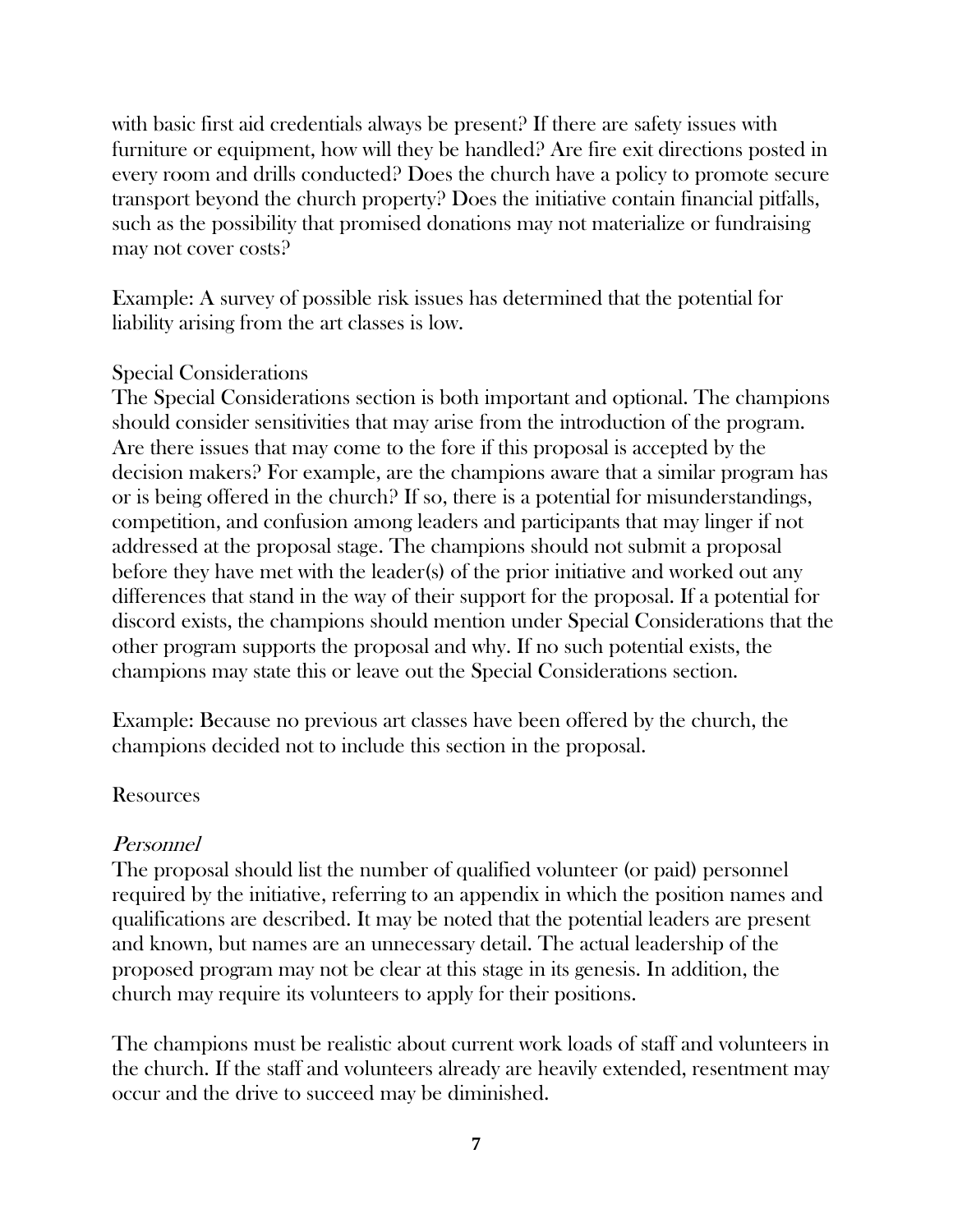Example: The art classes will require an instructor who can fulfill the responsibilities of the position. Because the classes will be held during the library staff weekly work time, the librarian will be present.

### **Facilities**

Where do the champions propose to deliver the program? Is church space required? Will it accommodate the program? Is the space accessible and safe for all who may desire to participate? If not, what modifications are needed to make it accessible and safe?

If the initiative involves off-campus facilities, as for a community outreach, the site(s) should be stated. The champions should analyze every aspect of the proposal to ascertain how it would be affected by a regular activity off the church grounds.

Example: The church library workspace is large enough to accommodate the activities of the library staff and the art classes. The space is physically accessible because there is a ramp at the main entrance to the church and there are no barriers to mobility inside the church. There are no safety issues connected with this space.

# Equipment

The proposal will indicate if the initiative requires equipment that the church currently does not possess. The champions may propose a method of acquiring the equipment, such as a donor or a fee, or the church may be asked to acquire it. The champions may recommend that the decision makers approve the program and delay its implementation until the necessary equipment is on hand. They also may assure the decision makers that church policy regarding competitive estimates will be followed. If the equipment is desirable but not essential, they may suggest that the purchase be delayed until the church or a donor provides the funds.

If the equipment will need to be upgraded on a regular basis, is this known and understood as a church responsibility? Equipment replacement could become a contentious issue if it is not spelled out in the proposal. Also, the champions should be aware that many churches have a policy that equipment purchased with church funds belongs to the church. They could note the ongoing value of the equipment for the activities of the church.

Example: No new equipment is required for the delivery of the art classes.

# **Supplies**

Supplies may range from sports equipment to curriculum materials. In most cases,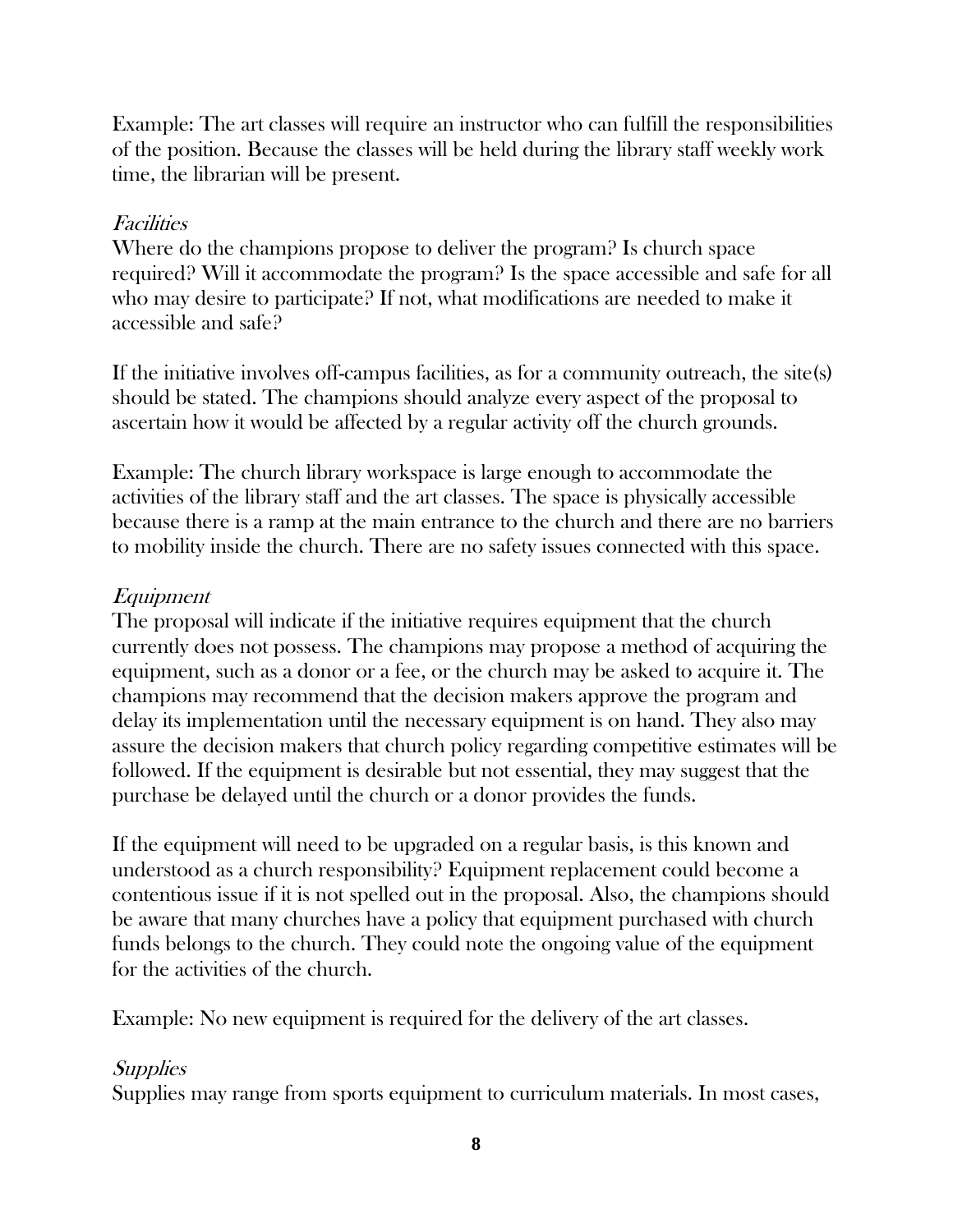initiatives will utilize supplies paid for from the church budget. The proposal budget will indicate the impact. There may be exceptional expenses, such as study guides, that can be recovered from the participants. This should be noted in the proposal.

Example: The art class students will purchase their own materials as specified by the instructor.

#### **Services**

Some needs may be delivered in the form of a service. Even if services may be supplied at no cost, they should be included in the proposal budget. For example, trips to off-site locations require transportation. Churches may follow the example of many school districts in hiring transportation rather than asking for parental volunteers. They may arrange for a bus so that professional drivers are involved and company insurance is responsible in case of an unforeseen road incident. The proposal should estimate how many trips will be planned on an annual basis. If the activity is frequent, perhaps the need for services could be obviated by the expectation that participants will arrive at and depart from the off-site location on their own.

Some service expenses may be missed because they tend to be hidden. These service expenses include equipment maintenance and replacement. Required equipment maintenance such as an annual service check for warranty purposes should be noted. Implicit in the acceptance of the proposal is the obligation of the church to accept possible expenses arising from service calls.

Example: No new services will be required by the art classes.

#### Sustainability of Resources

Once the resources have been identified, the champions should review them for sustainability. Is the key leader planning to move to another city shortly after the initiative is implemented? Are the facilities about to undergo an extensive renovation? Does the initiative rely on a temperamental piece of equipment? Is the intended curriculum seriously backordered? Will the services be available when needed? Potential sustainability issues should not be ignored or left for the decision makers to raise. They should be identified, carefully weighed, and addressed in the proposal.

Example: A member of the library staff has volunteered to fill the position of art instructor. There are sufficient candidates for the position in the church membership to sustain the art classes.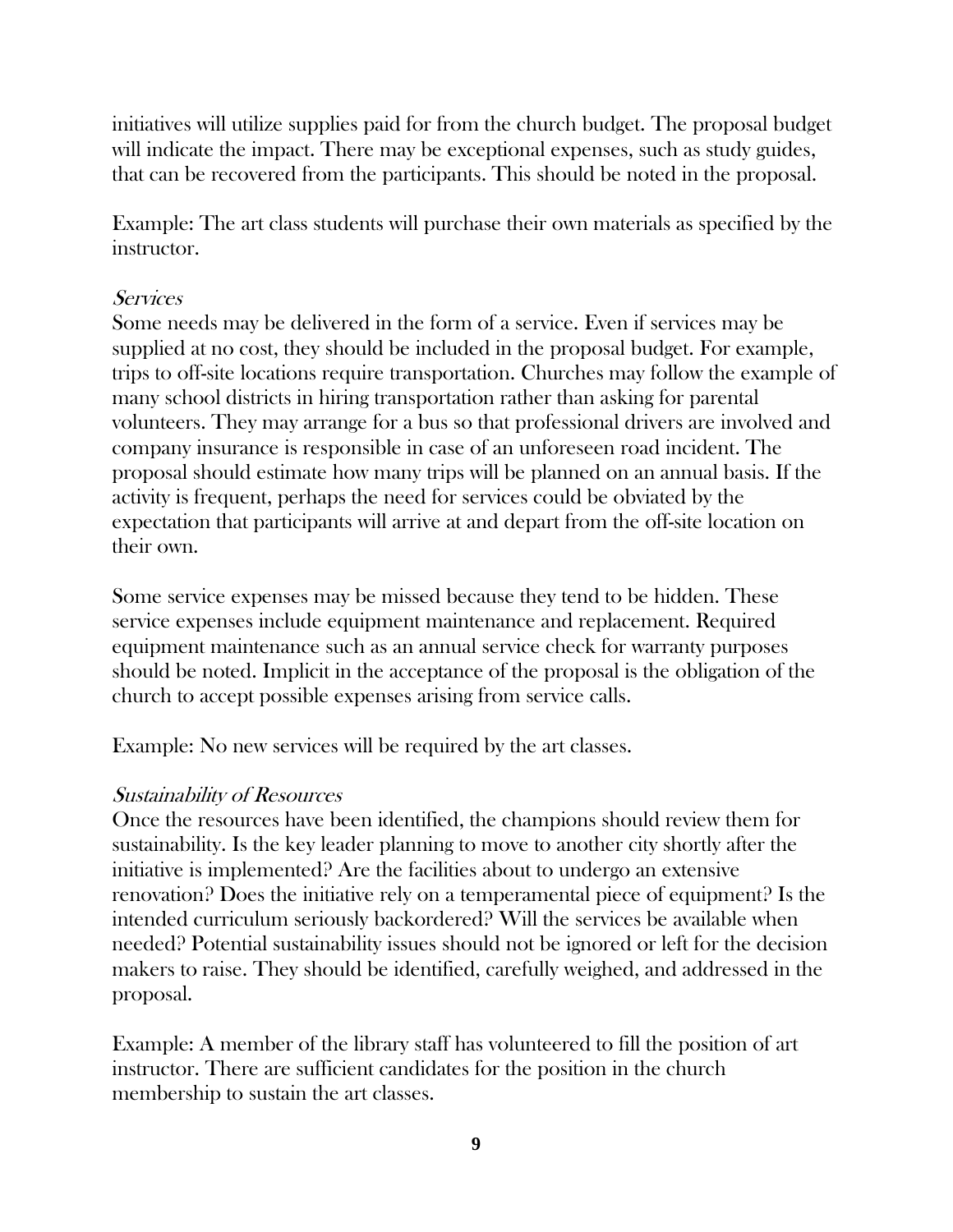#### Participation

# Need and Demand

Because "if you build it, they will come," may not be realistic, the champions need to develop evidence that there is a need and demand for the initiative. Church goers are privy to a multitude of choices. If an activity is not compelling to them, they are unlikely to participate. What will excite them? Perhaps the initiative has something novel about it; perhaps it uses an approach that attracts people because another approach feels worn to them. Perhaps the initiative recognizes life challenges they are experiencing. Perhaps the need that is compelling to them is not their own but the issue being addressed, such as loving children to Christ or giving homeless people shelter on cold nights. Perhaps the need has been seen and church people have begun to think, "We should…". In that case, demand is present and should be relatively easy to quantify. The champions might also consider whether participation in the initiative is likely to grow, stagnate, or decline after the initial excitement has waned.

Online surveys and focus groups can provide evidence that champions, and subsequently decision makers, can use to evaluate the support that exists for the initiative. The surveys should be blind and conducted and analyzed by a third party. The focus groups could be conducted by the champions, with an observer taking notes and writing a report. Decision makers should insist that the proposal provides evidence of need and demand.

Example: The curriculum support activities of the library demonstrated a need and demand for the development of a group of artists capable of assisting the library to recycle and generate Christian education curriculum.

#### Promotion

The proposal should indicate if the initiative will serve a target group of participants, for example, a specific age group, and how the group will learn about the initiative. The champions should review the church's communication mechanisms and choose the most effective means of recruiting for the initiative. In a smaller church, this may be less challenging than in a larger church. The champions also may evaluate community mechanisms for promoting the initiative.

Example: The art classes will be promoted through the church bulletin and Facebook.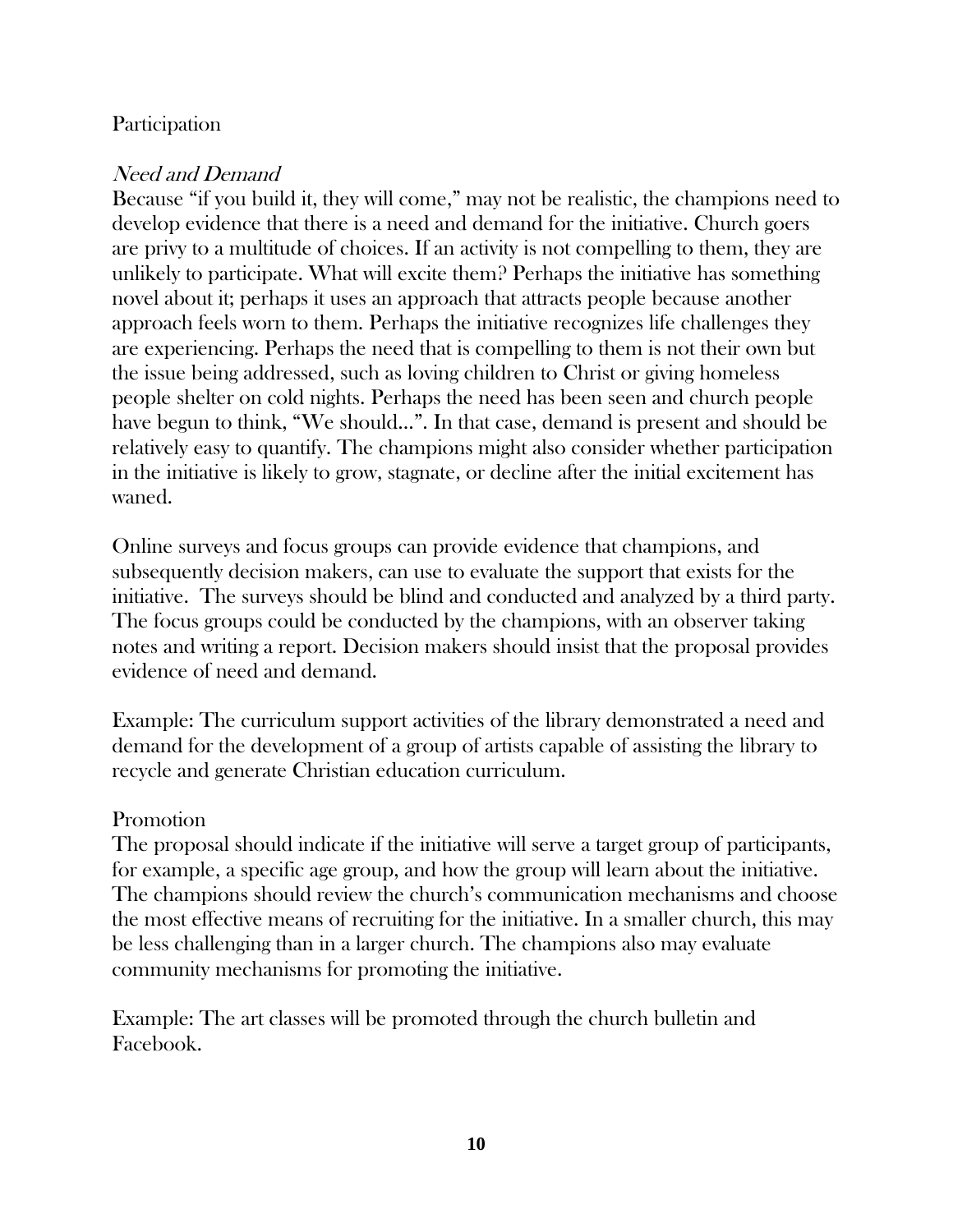#### **Accountability**

The administrative line of the initiative should be spelled out. What leadership position is responsible for the implementation and success of the initiative? To whom do they report?

Example: The art instructor will be responsible to the church librarian. The church librarian is responsible to the deacon for Christian education.

#### Assessment

Assessment includes routine evaluations of the initiative. How assessment will occur should be detailed in the proposal. Will the leader be responsible to make an annual report to the church staff overseeing the initiative? If so, after consultation with church staff, a format for the report may be included in the proposal. The report may restate the mission and goals (and any changes), provide a brief critical assessment of outcomes, relate encouraging stories, and recommend continuation or cessation. At the discretion of the church board, a summary may be included in the annual meeting compendium for the information of the congregation. A list of anticipated expenses for the next year may be submitted with the report for the use of the church budget managers.

Example: The church librarian will include the art classes in the annual report to the deacon for Christian education two months before each annual meeting. The report will be accompanied by a summary of anticipated expenses arising from the art classes for the coming year, if any.

#### Escape Clauses

The proposal may state the conditions for bringing the initiative to a close due to unforeseen circumstances. It may include a sunset clause for automatically bringing the initiative to a close if the conditions for continuance are no longer present. The leaders may find they are unable to fulfil the terms of the initiative for health or other reasons and new volunteers are not extant. Enrolment may not be as high as anticipated or the initiative may prove too risky or expensive. The leaders and the decision makers may desire to discontinue the initiative without waiting for the annual report. The process for this eventuality may be clarified in the proposal.

Example: At the request of either party, the appropriate church administrator and the librarian will meet to determine the continuance of the art classes if the proposal conditions cannot be delivered, or for cause.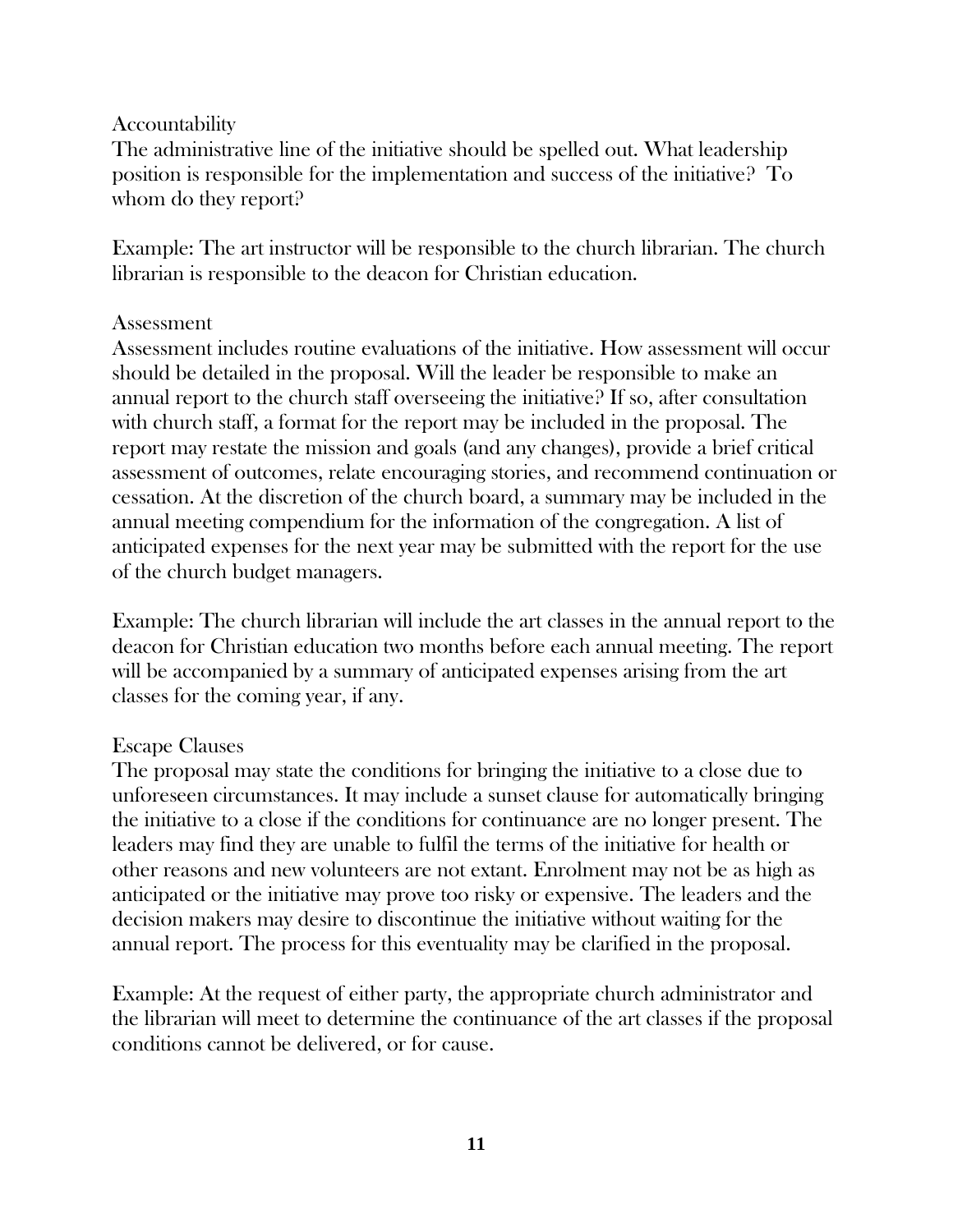### Approvals Required

The proposal should list all the decision-making bodies that must approve the initiative. Approvals within the church decision-making structure are both necessary and prudent. If the initiative would benefit from cross-congregational buy-in or might raise a negative response because it has not been tried by the church before, the availability of a proposal will be helpful to both the decision makers and the members.

If community partners or government regulations are involved, there also may be external decision makers. In the case of a proposal developed jointly with a community partner, such as a food bank or an immigrant transitional centre, the proposal will identify the community partner decision makers. In the case of external regulatory requirements, as for church-sponsored early learning programs, the proposal will identify the approval bodies, summarize the approval processes, and guide the decision makers to the regulations.

Example: The church library art classes to support curriculum development require the approval of the church board.

# Timeline for Launch and Implementation

The proposal should state the target launch date for the initiative, outline the necessary actions that must be undertaken before the launch can occur, and provide a realistic approximate timeline. It also will specify any conditions that must be in place before the initiative will be implemented.

Example: The target launch date for the initiative is the first workday in September (year) of the library staff. The art classes will not commence until at least four students have enrolled.

# 4. Appendices

The appendices provide evidence for assertions made in the detailed proposal. Lengthy information that would interfere with the smooth reading of the detailed proposal also may be relegated to an appendix. The proposal alerts the decision makers to the relevant appendices in parentheses; for example, (Appendix A: Position Descriptions).

#### Position Descriptions

The proposal should provide a position description for each paid and volunteer leader required, depending on the initiative. The position description should name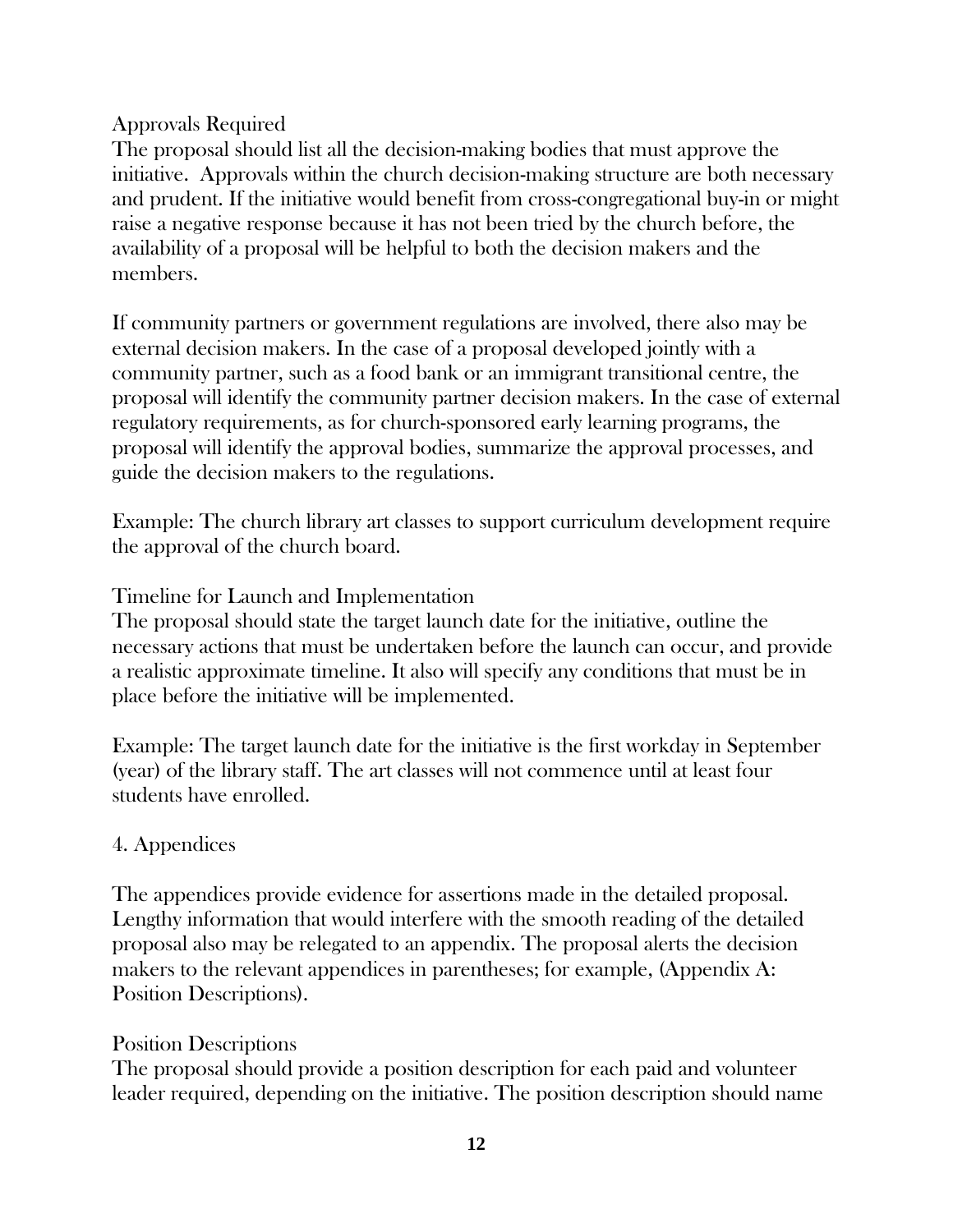the position, state the qualifications and experience sought, and list the responsibilities of the position.

### Potential Participation

The proposal should include a summary of surveys and focus groups that provide evidence of need and demand for the initiative. It also may provide a survey of similar programs offered by churches in the community to demonstrate need and demand. The use of graphs and charts is pertinent here because many decision makers prefer "snapshots" that allow them to quickly absorb the evidence.

# **Consultants**

From idea to submission, champions should consult with appropriate decision makers and experts. A list of the stakeholders consulted, noting their relevance to the proposal, will help to persuade the decision makers that the information and arguments presented are reliable.

# Endorsements

Brief endorsements for the initiative from key stakeholders and potential participants will assure the decision makers that broad support for approval exists. For example, if church members who hope to be in the art classes write endorsements for the proposal, the decision makers will have further evidence that the initiative will be successful.

# 5. Budget

Developing the budget may require consultation with church officers or staff members who possess financial expertise. The budget should show the anticipated annual expenses of preparation and implementation for approximately three years, including non-routine expenses that may be necessary for implementation. Once the proposal is approved by the decision makers, the church financial managers will incorporate its budget into the church budget. Unless the champions propose satisfactory alternative arrangements, approval of the proposal budget means that the church will assume the costs of the initiative,

# **Presentation**

The presentation of the proposal will make a difference in how it is received. Whether fair or not, strangers tend to treat people they meet more seriously if they look as though they have taken some care with their appearance. A sloppy appearance can be accepted but, for many audiences, it becomes a factor to be overcome. The degree of formality, the clarity and cleanness, the sensibilities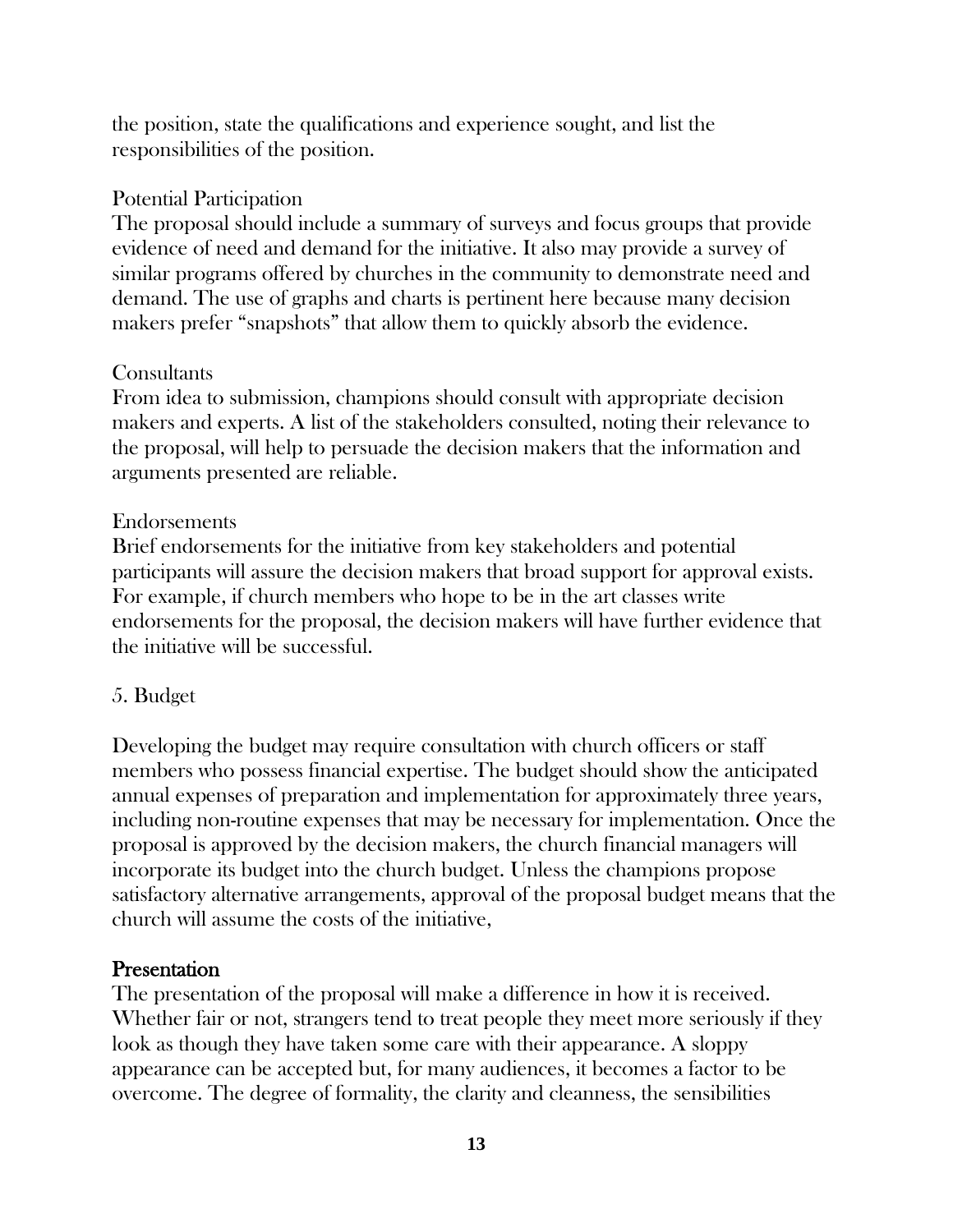displayed, and the format are all issues in presentation. They are largely decided by the audience for the proposal.

Presentation need not be fancy. Expensive folders, thick paper and photos are not required. The printed sheets can be stapled together and submitted without a cover. The important consideration is that the proposal has substance. Because it is not oral, it cannot be ignored. Something must be done with it.

The proposal should be highly readable. Jargon should be avoided, the wording and sentence structure should be clear, and the spelling and grammar should not become an obstacle to recipients. Prior to presentation, spelling and grammar errors that escape automatic computer checks can be avoided by giving the proposal to readers skilled in the language of the proposal.

A factor in presentation is sensitivity to how the decision makers will respond to the proposal. Does the proposal convey assumptions that hinder them for being able to judge the initiative objectively? Will a decision maker aware of his origins sense a paternalistic tone toward a program proposed for newcomers? Will a female decision maker resist a proposal that assumes that women will be able to attend a proposed program during the day or for an extended period on Saturdays? Will a parent decision maker trust that a proposed activity for children will be sufficiently safeguarded for physical and other risks? Previous to presentation, proposals should be evaluated for issues that require cultural awareness because they can raise deepseated resistance.

Finally, champions should consider the format of the proposal. For convenience, the format this article discusses is a paper presentation. A paper presentation is useful to have on hand because it is a ready resource for decision making. Normally, it will be in narrative form with only necessary illustrations. Point form may be acceptable, if consistent. Because check-off charts limit the amount of necessary information that can be presented, they risk delays or rejection.

Champions should consider their own technical expertise and the presentation they suspect will be most effective with their decision makers. A creative and informative video presentation, perhaps backed by the availability of a written proposal, would be attention getting and, if done well, could be persuasive.

# **Conclusion**

Currently, the world has not quite overcome the onslaught of an international pandemic. A year has passed in which church leaders have sought to meet the needs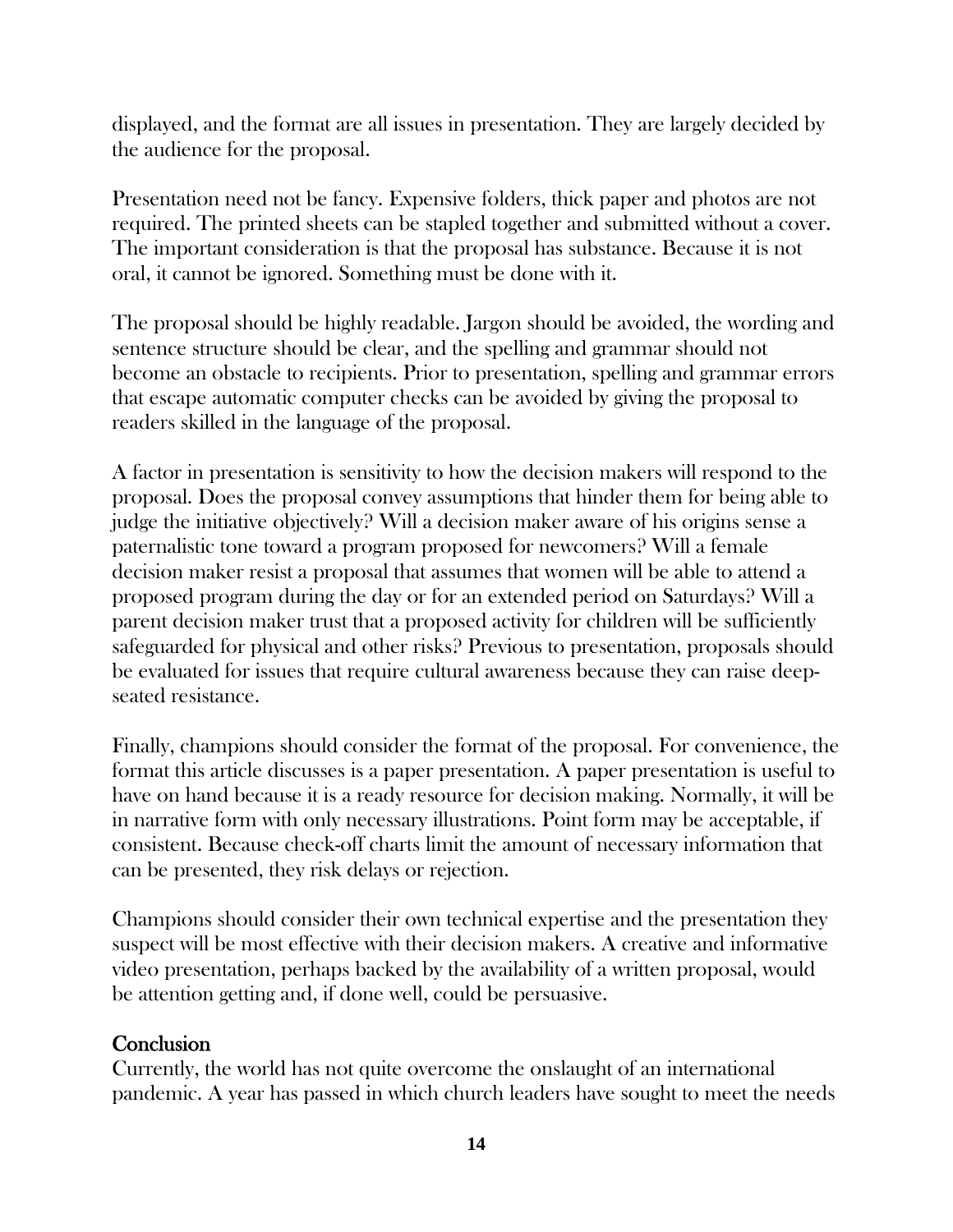of their congregations remotely. In varying degrees, congregants have followed their churches through the internet and sampled a wide range of services. When congregations gather face-to-face once more, what will be their church's priorities? How will a new normalcy be established for an uncertain future? Leaders and congregants may use the basic guidance provided in this article to both evaluate and think freshly about the ongoing accomplishment of the mission of their church.

# Appendix 1: Proposal Elements Template

# PROPOSED INITIATIVE:

Submitted to: Date Submitted: Contact Person(s):

# EXECUTIVE SUMMARY

**Description** 

Advancement of Mission and Strategic Planning

**Objectives** 

Resources Required

Implementation Date

# DETAILED PROPOSAL

**Description** 

Advancement of Mission and Strategic Planning

**Objectives** 

**Activities** 

How the Activities Achieve the Objectives

Benefit to Participants

Delivery

Risk

Special Considerations

**Resources** 

1. Personnel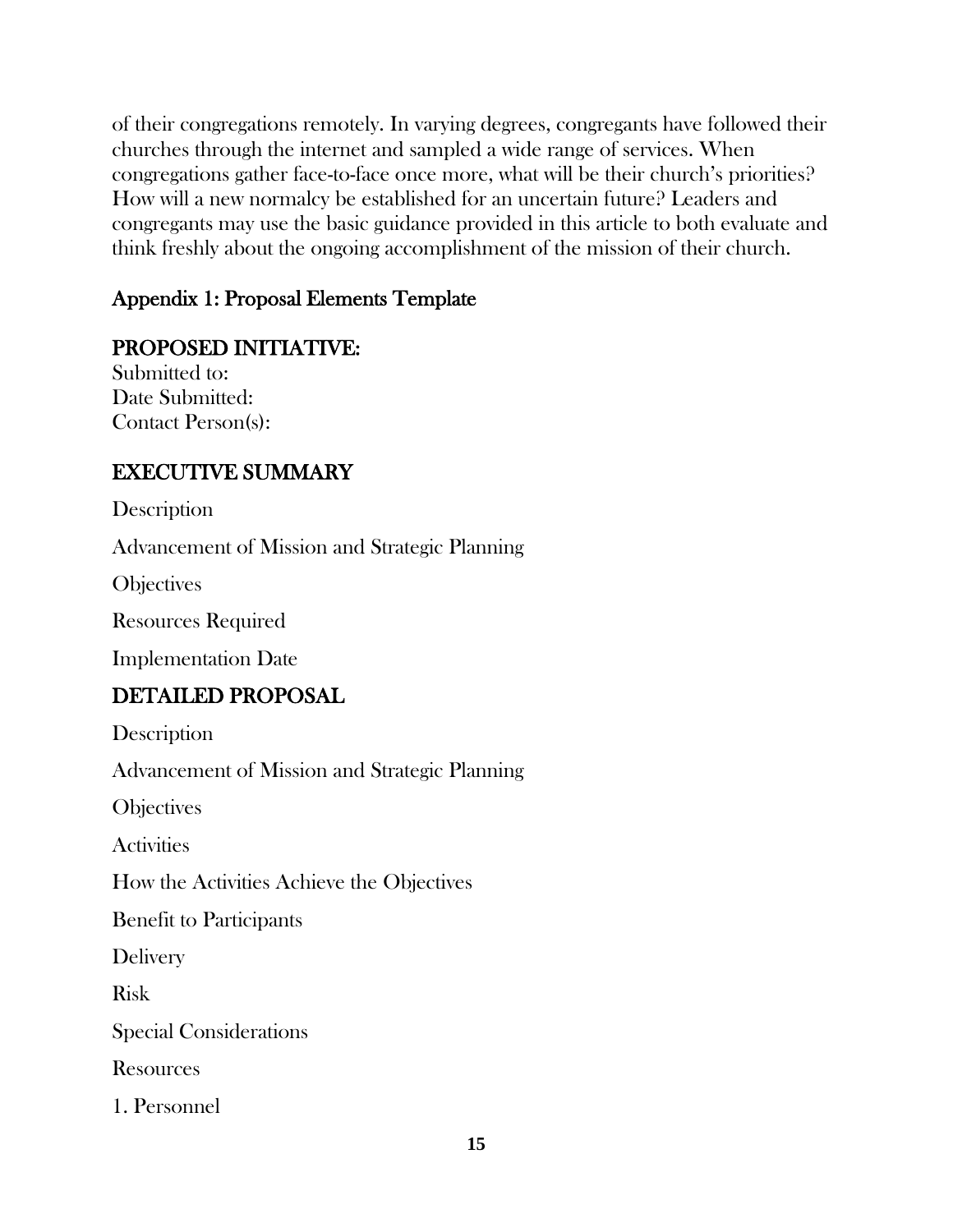2. Facilities

3. Equipment

4. Supplies

5. Services

6. Sustainability

Potential Participation

1. Need and Demand

2. Promotion

Assessment

Escape Clauses

Approvals Required

Timeline for Launch and Implementation

# **APPENDICES**

Position Descriptions

Potential Participation

**Consultants** 

Endorsements

# BUDGET

Three-year anticipated expenses of preparation and implementation

# **Bibliography**

Cahalan, Kathleen A. 2003. Projects That Matter: Successful Planning for Religious Organizations. Toronto: Rowman & Littlefield. Cahalan provides advice and resources for planning that makes a difference in people's lives.

Geever, Jane C. 2007. The Foundation Centre's Guide to Proposal Writing. Fifth Edition. The Foundation Centre. Geever's guide to proposal writing is related to applications for donor funding.

Government of Canada. Writing SMART Objectives. [https://www.canada.ca/en/environment-climate-change/services/environmental-](https://www.canada.ca/en/environment-climate-change/services/environmental-funding/tools-for-applying/writing-smart-objectives.html)